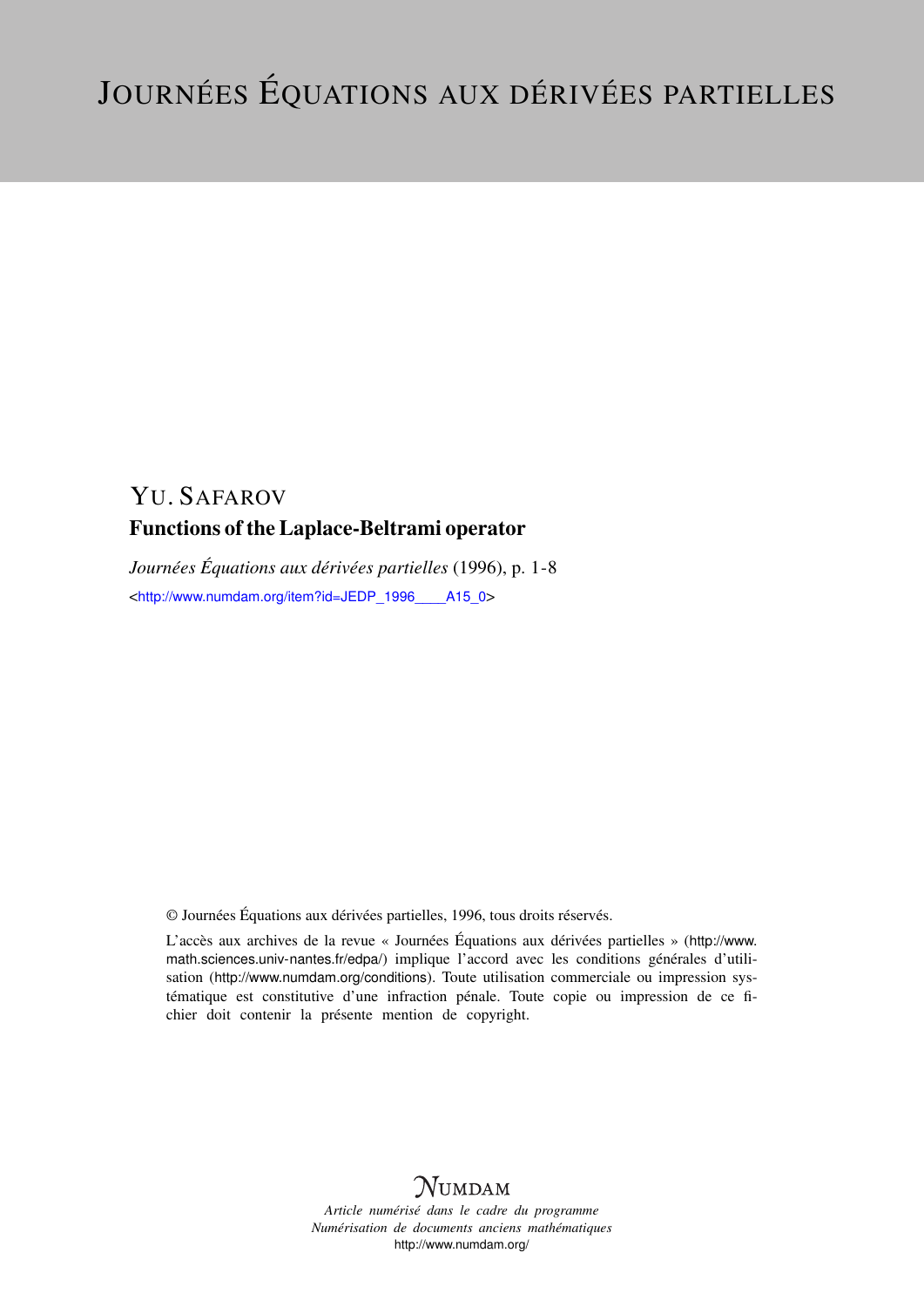# **FUNCTIONS OF THE LAPLACE-BELTRAMI OPERATOR**

## Yu. SAFAROV

# King^s College London

## May 1996

Let *M* be a closed *n*-dimensional Riemannian manifold,  $C^{\infty}(M; \Omega^{1/2})$  be the space of smooth half-densities on M,  $L_2(M;\Omega^{1/2})$  be the Hilbert space of half-densities with the natural inner product  $(u, v) = \int_M u(x)\overline{v}(x) dx$ , and  $H^s(M; \Omega^{1/2}), s \in \mathbb{R}^1$ , be the corresponding Sobolev spaces. We shall always deal with operators acting in the spaces of half-densities. This is just a technical assumption, using the natural isomorphism

$$
C^{\infty}(M; \Omega^{1/2}) \ni u \to g^{-1/2}u \in C^{\infty}(M)
$$

one can easily reformulate all results for the operators acting in the space of functions.

The Laplace-Beltrami operator  $\Delta$  on M is defined in any local coordinates by

$$
\Delta u(x) = g^{-1/2}(x) \sum_{i,j} \partial_{x^i} \left( g(x) g^{ij}(x) \partial_{x^j} \left( g^{-1/2}(x) u(x) \right) \right),
$$

where  $g^{ij}$  is the metric tensor and  $g := |\det\{g^{ij}\}|^{-1/2}$  is the the canonical Riemannian density. Clearly,  $\Delta$  is a symmetric negative operator in  $L_2(M; \Omega^{1/2})$ .

Let  $\nu$  be a symmetric first order differential operator. Set

$$
A_{\nu} = \sqrt{-\Delta + \nu}, \qquad A_0 = \sqrt{-\Delta}
$$

(we retain the same notation for the self-adjoint extensions of the operators  $\Delta$  and  $\nu$ ). It is well known that  $A_{\nu}$  is a pseudodifferential operator ( $\psi$ DO) of Hörmander's class  $\Psi_{1,0}^1$ with principal symbol

$$
|\xi|_x := \left(\sum_{i,j} g^{ij}(x)\xi_i\xi_j\right)^{1/2}, \quad (x,\xi) \in T^*M
$$

(see definitions below). The main aim of the paper is to show that under some restrictions on  $\omega \in C^{\infty}(\mathbb{R}^1)$  the operators  $\omega(A_\nu)$  also belong to appropriate classes of  $\psi$ DOs.

Throughout the paper we shall use some elementary notions and results from differential geometry which can be found, for example, in [KN],

Typeset by  $A\mathcal{M}S$ -T<sub>E</sub>X

The research was supported by the Engineering and Physical Science Research Council, Great Britain, grant B/93/AF/1559. The author is on leave from St.-Petersburg Branch of Steklov Mathematical Institute, Russia.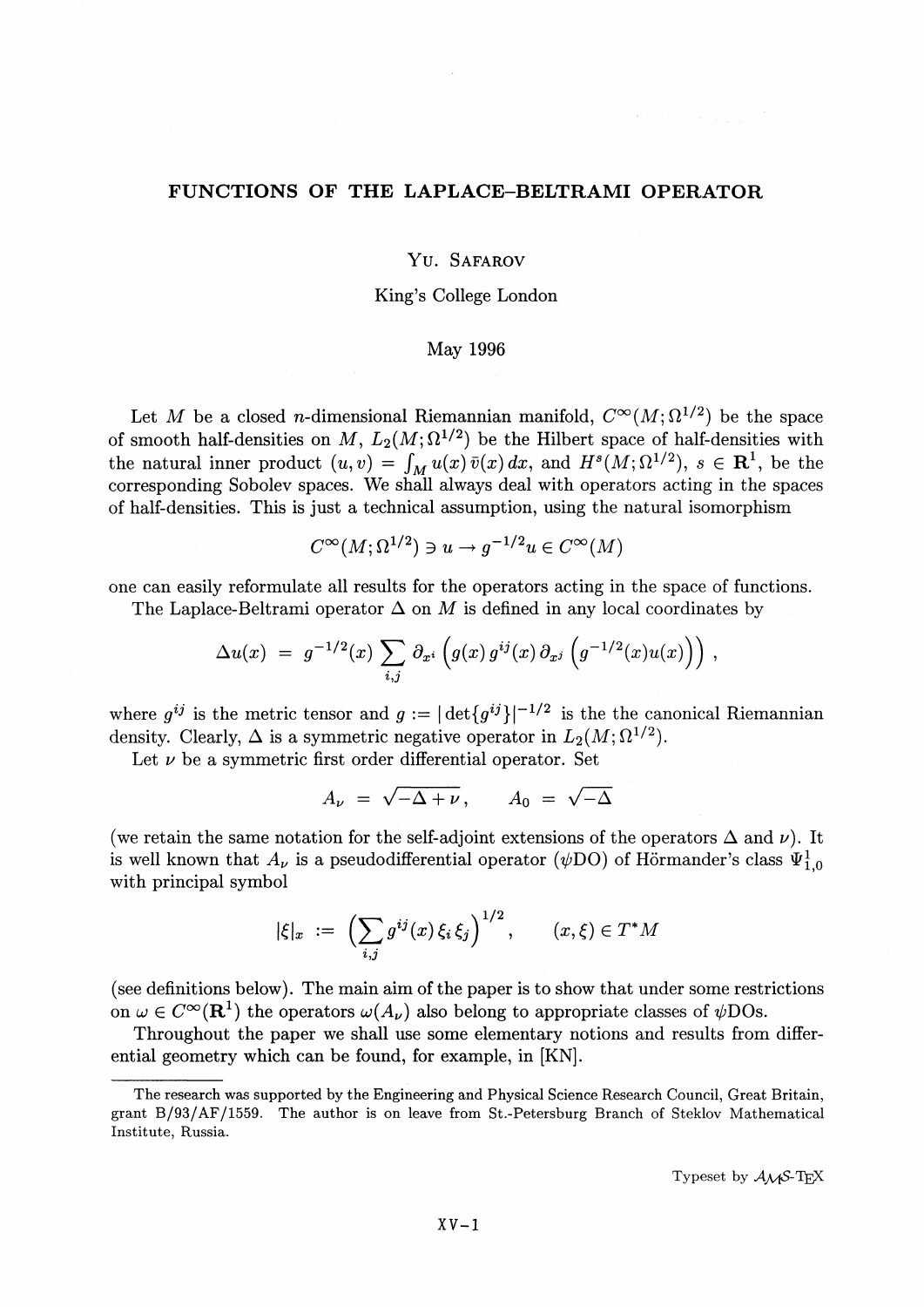**1. Hörmander's classes of pseudodifferential operators.** Let  $\langle \xi \rangle_x = \sqrt{|\xi|^2_x + 1}$ . We say that a function  $a \in C^{\infty}(M_y \times T^*M_x)$  belongs to Hörmander's class  $S^{m}_{a}$  if in any local coordinates

$$
|\partial_{\xi}^{\alpha}\partial_{x}^{\beta}\partial_{y}^{\gamma}a(y,x,\xi)| \leq \mathrm{const}_{\alpha,\beta,\gamma} \langle \xi \rangle_{x}^{m-\rho|\alpha|+\delta|\beta|+\delta|\gamma|}
$$
(1)

for all multiindices  $\alpha$ ,  $\beta$  and  $\gamma$ .

Let  $A: C^{\infty}(M; \Omega^{1/2}) \to C^{\infty}(M; \Omega^{1/2})$  be a linear operator with Schwartz kernel  $\mathcal{A}(x, y)$ . The operator A is said to be a  $\psi$ DO of the class  $\Psi_{a}^{m}$  if

- (1)  $A(x, y)$  is smooth outside the diagonal in  $M \times M$ ;
- (2) in each coordinate patch  $\mathcal{U} \times \mathcal{U} \subset M \times M$  the kernel  $\mathcal{A}(x, y)$  is represented modulo a smooth function by an oscillatory integral of the form

$$
(2\pi)^{-n}\int e^{i(x-y)\cdot\xi}a(y,x,\xi)\,d\xi\,,\qquad a\in\mathcal{S}_{\rho,\delta}^m\,.
$$

If  $1 - \rho \leq \delta < \rho$  then there exists a function  $a_m \in C^{\infty}(T^*M)$  such that

$$
a(x, x, \xi) = \alpha_m(x, \xi) \pmod{\mathcal{S}_{\rho, \delta}^{m+\delta-\rho}}
$$

for all the local amplitudes a. The function  $a_m$  is determined modulo  $S_{\alpha\beta}^{m+\delta-\rho}$  by the  $\psi$ DO A and is called the *principal symbol* of A (see [H], [Sh], [T], [Tr] for more precise definitions).

**2. Classes of functions**  $\omega$ . Let  $0 < \rho \leq 1$ . We denote by  $S^m_{\rho}(\mathbb{R}^1)$  the class of functions  $\omega \in C^{\infty}(\mathbf{R}^1)$  such that

$$
|\,\omega^{(k)}(s)\,| \,\,\leqslant\,\,\text{const}_k\,(1+|s|)^{m-k\rho}\,,\qquad \forall\,k=0,1,\ldots,
$$

where  $\omega^{(k)}$  stands for the *k*th derivative  $\partial_s^k \omega$ . It is easy to see that for any function  $\omega \in S_\rho^m(\mathbf{R}^1)$  we have  $t^k \hat{\omega}(t) \in C^{N_k}(\mathbf{R}^1)$ , where  $N_k \to +\infty$  as  $k \to +\infty$  (in other words, where  $\omega^{(n)}$  stands for the *k*th derivat  $\omega \in S^m_{\rho}(\mathbf{R}^1)$  we have  $t^k \hat{\omega}(t) \in C^{N_k}(\mathbf{R}^1)$  $t^k \hat{\omega}(t)$  gets smoother and smoother as  $k \to +\infty$ ). Therefore the Fourier transform  $\hat{\omega}(t)$ of a function  $\omega \in S^m(\mathbf{R}^1)$  coincides with a smooth rapidly decreasing function outside any neighbourhood of the origin *t* = 0.

**3. The cases**  $\rho > 1/2$  and  $\rho < 1/2$ . It has been already proved [T, Ch. XII.3] that  $\omega(A_{\nu})$  is a  $\psi$ DO of the class  $\Psi_{a,1-\rho}^m$  with principal symbol  $\omega(|\xi|_{x})$  if  $\omega \in S^m(\mathbf{R}^1)$  with  $\rho > 1/2$ . In [T, Ch. XII.3] the author conjectured that for  $0 < \rho \leq 1/2$  the operators  $\omega(A_{\nu})$  can also be included in some classes of  $\psi$ DOs. In particular, this would imply that all such operators are pseudolocal, that is, sing supp  $(\omega(A_{\nu})u) \subset \text{sing supp } u$  for all  $u \in L_2(M; \Omega^{1/2})$ . Note that the latter may not be true if we only assume the function  $\omega$ to be bounded with all its derivatives (this corresponds to  $\rho = 0$ ). For example,  $e^{iA_{\nu}}$  is a Fourier integral operator which is not pseudolocal.

We have  $\omega(|\xi|_x) \in S^m_{\rho,1-\rho}$  for all  $\omega \in S^m_{\rho}(\mathbf{R}^1)$ ,  $0 < \rho \leq 1$ . However, if  $\rho < 1/2$  then  $1 - \rho = \delta > \rho$ . The condition  $\delta < \rho$  plays the crucial role in the standard (coordinate) theory of  $\psi$ DOs; if it is not fulfilled then almost all classical results fail. Moreover, in this case the principal symbol is not invariantly defined (it may depend on the choice of local oscillatory integrals). We overcome this difficulty by dealing with symbols from some special subclasses of  $S^{m}_{\rho,1-\rho}$  and introducing  $\psi$ DOs in an invariant (coordinate free) way.

 $XV-2$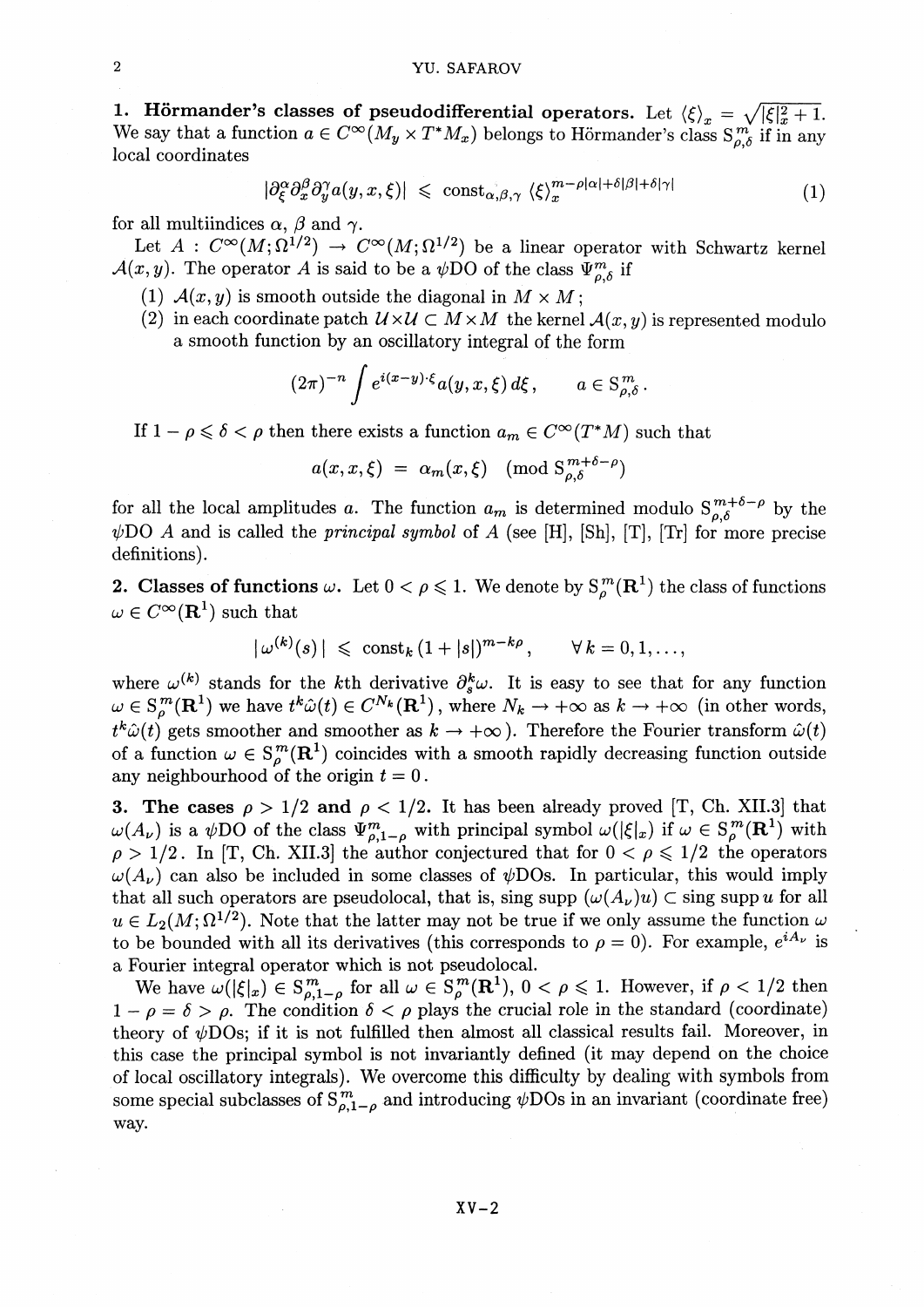**4. Classes of symbols.** We say that a function  $a \in C^{\infty}(T^{*}M)$  belongs to the cla  $S_{o}^{m}(\mathbf{g})$  if a admits an asymptotic expansion of the form

$$
a(x,\xi) \sim \sum_{k=0}^{\infty} c_k(x,\xi) \omega_k(|\xi|_x), \qquad |\xi|_x \to \infty,
$$

where  $c_k \in S^{l_k}_{1,0}$ ,  $\omega_k \in S^{m_k}_o(\mathbf{R}^1), l_0+m_0 = m, l_k+m_k \geq l_{k+1}+m_{k+1}$ , and  $l_k+m_k \to -\infty$ as  $k \to \infty$ . Here and further on the sign  $\sim$  means that the asymptotic expansion is uniform with respect to all the parameters involved and can be differentiated infinitely many times.

Obviously, if  $a \in S^m(\mathbf{g})$  and  $b \in S^{m'}(\mathbf{g})$  with  $m' \leq m$  then  $ab \in S^{m+m'}(\mathbf{g})$  and Obviously, if  $a \in S^m_\rho(g)$  and  $b \in S^{m'}_\rho(g)$  with  $m' \leq m$  then  $ab \in S^{m+m'}_\rho(g)$  and  $a + b \in S^m_\rho(g)$ . We also have  $S^m_\rho(g) \subset S^m_{\rho(1-\rho)}$ , so in any local coordinates the functions from  $S^m(\mathbf{g})$  satisfy (1) (as these functions are independent of y, all the y-derivatives in<br>from  $S^m(\mathbf{g})$  satisfy (1) (as these functions are independent of y, all the y-derivatives in  $(1)$  vanish) (1) vanish).<br>Given local coordinates  $x$ , let us denote

$$
\nabla_{x^k} = \partial_{x^k} + \sum_{i,j} \Gamma^i_{kj}(x) \xi_i \partial_{\xi_j},
$$
\n(2)

where  $\Gamma_{ki}^i$  are the Christoffel symbols of the Levi-Civita connection. The first order differential operator  $\nabla_{x^k}$  is identified with a vector field on  $T^*M$  which is called the horizontal lift of the coordinate vector field  $\partial_{x^k}$ . By definition of the Levi-Civita connection,  $\nabla_{x^k}(|\xi|_x) = 0$  for all k. Therefore for any function  $a \in S^m_\rho(g)$  we have

$$
|\partial_{\xi}^{\alpha} \nabla_{x^{i_1}} \nabla_{x^{i_2}} \dots \nabla_{x^{i_p}} a(x,\xi)| \leq \text{ const}_{\alpha,i_1,\dots,i_p} \langle \xi \rangle_x^{m-\rho|\alpha|}
$$
 (3)

for all multiindices  $\alpha$  and indices  $i_1, \ldots, i_p$  (cf. (1)).

The differential operators  $\nabla_{x^k}$  are not commuting; for example,

$$
[\nabla_{x^k}, \nabla_{x^l}] = \sum_{i,j} R^i_{jkl}(x) \, \xi_i \, \partial_{\xi_j} \,,
$$

where  $R^i_{ikl}$  are the components of the curvature tensor. Let  $\tilde{x}$  be the normal (exponential) coordinates with origin x and  $\tilde{\nabla}_k$  be the operators (2) corresponding to these coordinates. The symmetrization of the tensor  $\tilde{\nabla}_{i_1}\tilde{\nabla}_{i_2}\dots\tilde{\nabla}_{i_p}a(x,\xi)$  with respect to the indices  $i_1, \ldots, i_p$  is said to be the pth symmetric *horizontal differential* of the function a at the point  $(x, \xi)$ . We shall denote the components of this tensor by  $\nabla_x^{\alpha} a(x, \xi)$ , where  $\alpha$ are the multiindices of length *p.*

*Remark.* One can define the classes  $\Psi^m_{\rho,0}(\Gamma)$  of symbols on  $T^*M$  assuming (3) instead of (1) (here  $\Gamma$  stands for the Levi-Civita connection). For the corresponding classes of  $\psi$ DOs all the classical results remain valid under condition  $\rho > 1/3$  (see [S]).

**5. Definition of**  $\psi$ **DOs.** Let  $V$  be some sufficiently small neighbourhood of the diagonal in  $M \times M$ . For  $(x, y) \in V$  let  $\gamma_{y,x}(t)$  the shortest geodesic joining x and y such that  $\gamma_{y,x}(0) = x$  and  $\gamma_{y,x}(1) = y$ . This geodesic exists and is uniquely defined.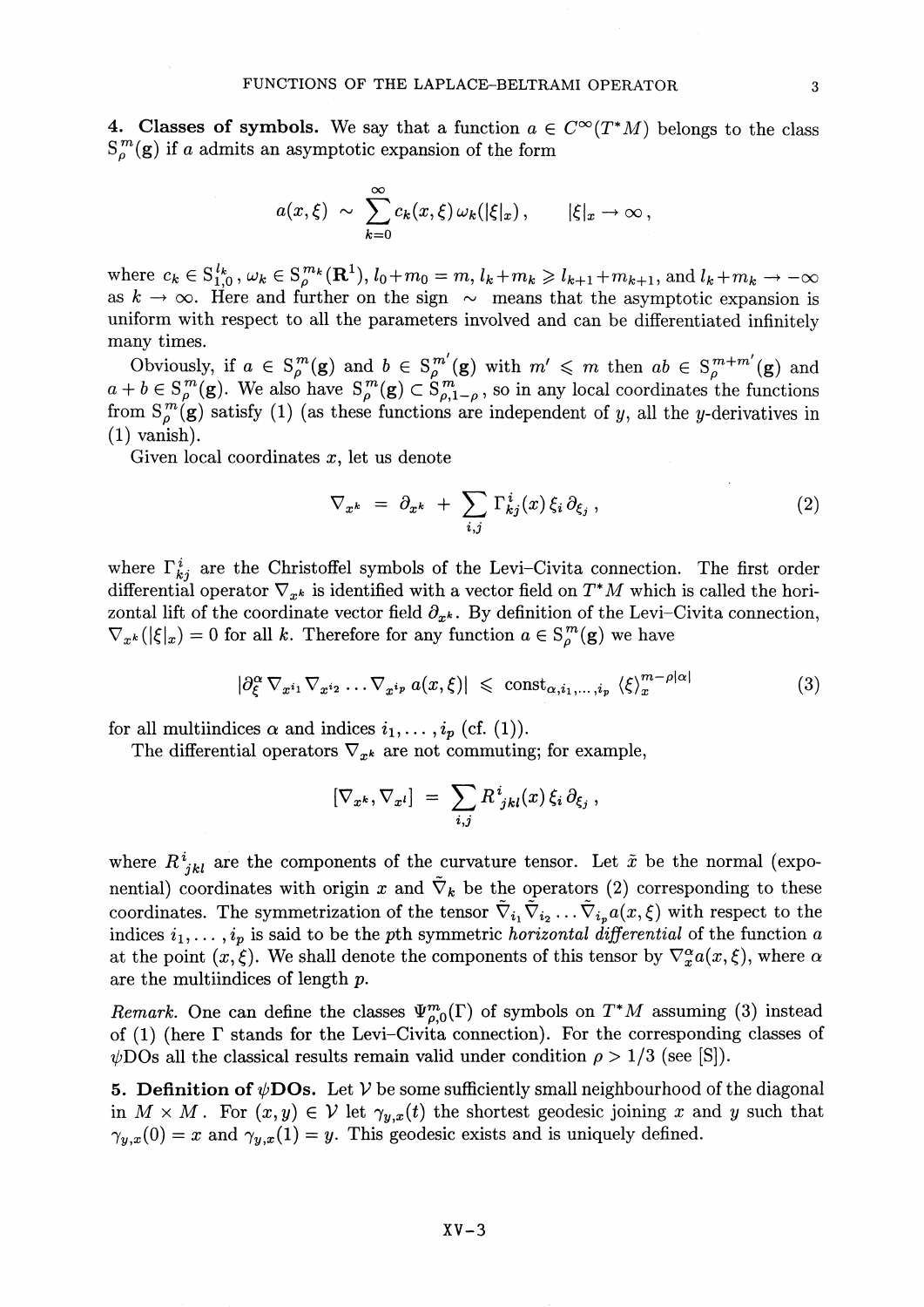We define the global phase function 
$$
\varphi(x, \xi, y)
$$
 by  

$$
\varphi(x, \xi, y) = -\langle \dot{\gamma}_{y,x}(0), \xi \rangle , \qquad (x, y) \in \mathcal{V}, \ \xi \in T_x^*M
$$

(similar phase functions have been considered in [D]). Obviously, the phase function  $\varphi$  is linear in  $\xi$ . If y are the same coordinates as x then

$$
\varphi(x,\xi,y) \sim (x-y)\cdot \xi - \frac{1}{2}\sum_{i,j,k}\Gamma_{ij}^k(x)\left(x^i-y^i\right)\left(x^j-y^j\right)\xi_k + O(|x-y|^3)\,,\qquad y\to x\,.\tag{4}
$$

If x are arbitrary coordinates and y are the normal coordinates with origin x such that  $\partial x^k / \partial y^j = \delta^k_i$  at the origin then

$$
\varphi(x,\xi,y) = (x-y) \cdot \xi. \tag{5}
$$

*Remark.* In the classical (coordinate) theory of  $\psi$ DOs one deals with phase functions of the form (5) assuming, however, that the coordinates *y* are the same as *x*.

We associate with a function  $a \in S^m_{\rho}(\mathbf{g})$  the oscillatory integral

$$
\mathcal{A}(x,y) = (2\pi)^{-n} g^{-1/2}(x) g^{1/2}(y) \int e^{i\varphi(x,\xi,y)} a(x,\xi) d\xi, \qquad (x,y) \in \mathcal{V}.
$$
 (6)

Under change of coordinates A behaves as a half-density on  $M \times M$  and, in view of (4), in any coordinate patch A coincides with the Schwartz kernel of a  $\psi$ DO of the class  $\Psi^m_{o,1-o}$ .

We say that an operator A is a  $\psi$ DO of the class  $\Psi_{\rho}^{m}(\mathbf{g})$  if its Schwartz kernel is smooth outside the diagonal and is represented in a neighbourhood of the diagonal by the oscillatory integral (6) with some  $a \in S^m_{\rho}(\mathbf{g})$ . The function a is said to be the (full) *symbol* of A and is denoted by  $\sigma_A$ .

The Schwartz kernel of a  $\psi$ DO  $A \in \Psi_{1,0}^m$  can be represented by the oscillatory integral (6) with  $a \in S^{m}_{1,0}$  (see [S]). Therefore  $\Psi^{m}_{1,0} \subset \Psi^{m}_{\rho}(\mathbf{g})$ .

## **6. Composition of**  $\psi$ **DOs and adjoint operators.** Let

$$
\psi(x,\xi;y,z) = \langle \dot{\gamma}_{y,x},\xi \rangle - \langle \dot{\gamma}_{z,x},\xi \rangle - \langle \dot{\gamma}_{y,z},\Phi_{z,x}\xi \rangle,
$$

where  $\xi \in T_x^*M$  and  $\Phi_{z,x}: T_x^*M \to T_z^*M$  is the parallel displacement along the geodesic where  $\zeta \subset T_x^* M$  and  $\zeta_{z,x} : T_x^* M \to T_z^* M$  is the parameterisphasement along the geodesic  $\gamma_{z,x}$ . Let x be arbitrary coordinates and y and z be the normal coordinate systems with origin x such that  $\partial x^k / \partial y^j = \partial x^k / \partial z^j = \delta^k_i$  at the origin. We define

$$
P_{\beta,\gamma}(x,\xi) = g^{-1}(x) \, (\partial_y + \partial_z)^\beta \Big( g(z) \sum_{|\beta'| \leqslant |\beta|} \frac{1}{\beta'!} D_\xi^{\beta'} \partial_y^{\gamma+\beta'} e^{i\psi} \,\Big) \Big|_{y=z=x} \ .
$$

The functions  $P_{\beta,\gamma} \in C^{\infty}(T^*M)$  are polynomials in  $\xi$ ; we denote their degrees by  $d_{\beta,\gamma}$ . The coefficients of  $P_{\beta,\gamma}$  are components of some tensors, which are polynomials in the curvature tensor and its covariant differentials. One can prove (see [S]) that  $P_{0,0} \equiv 1$ ,  $P_{\beta,0} \equiv 0$  for all  $\beta \neq 0$ ,  $P_{0,\gamma} \equiv 0$  for all  $\gamma \neq 0$ , and

$$
d_{\beta,\gamma} \leqslant \min\{ |\beta|, |\gamma|, (|\beta| + |\gamma|)/3 \}, \qquad \forall \beta, \gamma. \tag{7}
$$

$$
X\,V-4
$$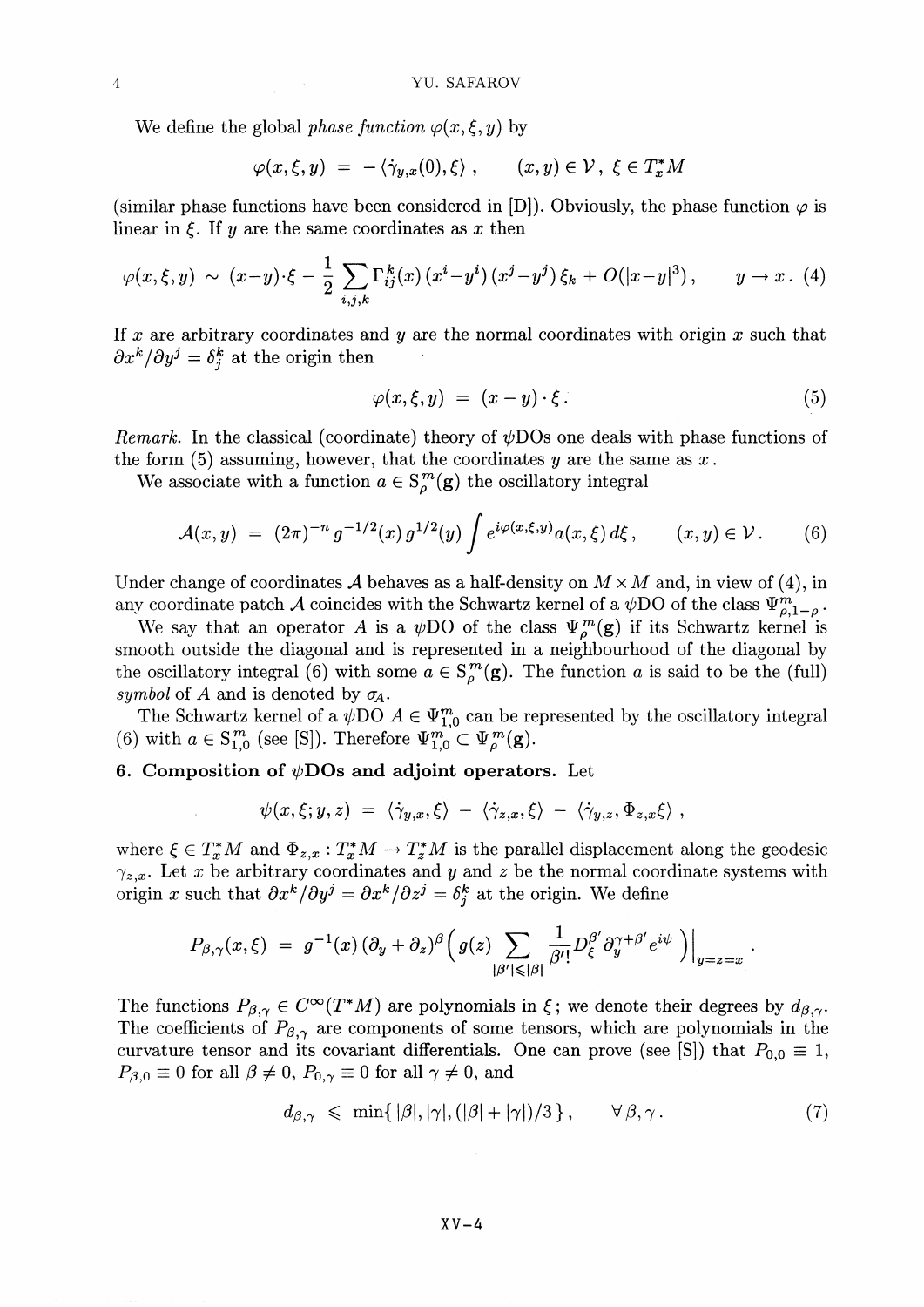**Proposition 1** ([S]). Let  $A \in \Psi_{1,0}^{m_1}$ ,  $B \in S^{m_2}(\mathbf{g})$  or  $A \in \Psi_{\rho}^{m_1}(\mathbf{g})$ ,  $B \in S^{m_2}_{1,0}$ . Then  $AB \in \Psi_{\rho}^{m_1+m_2}(\mathbf{g})$  and

$$
\sigma_{AB}(x,\xi) \sim \sum_{\alpha,\beta,\gamma} \frac{1}{\alpha!} \frac{1}{\beta!} \frac{1}{\gamma!} P_{\beta,\gamma}(x,\xi) D_{\xi}^{\alpha+\beta} \sigma_A(x,\xi) D_{\xi}^{\gamma} \nabla_x^{\alpha} \sigma_B(x,\xi), \quad |\xi|_x \to \infty. \quad (8)
$$

Note that in view of (7) the terms in the right-hand side do form an asymptotic series. **Theorem 2** ([S]). If  $A \in \Psi_{\rho}^{m}(\mathbf{g})$  then  $A^* \in \Psi_{\rho}^{m}(\mathbf{g})$  and

$$
\sigma_{\!A^*}(x,\xi) \,\,\sim\,\, \sum_{\alpha}\,\frac{1}{\alpha!}\,D^\alpha_\xi\nabla^\alpha_x\,\overline{\sigma_A(x,\xi)}\,,\qquad |\xi|_x\to\infty\,.
$$

By Theorem 2, if A is a  $\psi$ DO with symbol  $\psi(|\xi|_x)$  then  $A - A^*$  is an operator with infinitely smooth kernel.

**7. The operator**  $\omega(A_\nu)$ . Proposition 1 implies the following

**Lemma 3** ([S]). Let  $B \in \Psi_{1,0}^{m_1}$  and A be a  $\psi DO$  with symbol  $\omega(|\xi|_x)$ ,  $\omega \in S^m_\rho(\mathbf{R}^1)$ . The

$$
\sigma_{BA}(x,\xi) - \sigma_B(x,\xi) \,\omega(|\xi|_x) \,\,\sim\,\,\sum_{j=1}^{\infty} b_j(x,\xi) \,\omega^{(j)}(|\xi|_x)\,,\qquad |\xi|_x \to \infty\,,\tag{9}
$$

$$
\sigma_{AB}(x,\xi) - \sigma_B(x,\xi) \,\omega(|\xi|_x) \,\,\sim\,\,\sum_{j=1}^{\infty} \tilde{b}_j(x,\xi) \,\omega^{(j)}(|\xi|_x)\,,\qquad |\xi|_x \to \infty\,,\tag{10}
$$

where  $b_j \in S^{m_1-1}_{1,0}$  and  $\tilde{b}_j \in S^{m_1}_{1,0}$ . The functions  $b_j$  and  $\tilde{b}_j$  depend only on the operator B *and Riemannian metric* g.

*Remark.* The asymptotic expansions (9) and (10) are easily obtained from (8); the only difficulty is to prove that  $b_j \in S^{m_1-1}_{1,0}$  (one would expect  $b_j \in S^{m_1}_{1,0}$ ).

**Theorem 4** ([S]). If  $\omega \in S^m_{\rho}(\mathbf{R}^1)$  then  $\omega(A_{\nu}) \in \Psi^m_{\rho}(\mathbf{g})$  and

$$
\sigma_{\omega(A_{\nu})}(x,\xi) \,\,\sim\,\, \omega(|\xi|_x) \,\,+\,\, \sum_{j=1}^\infty \,c_{\nu,j}(x,\xi)\,\omega^{(j)}(|\xi|_x)\,, \qquad |\xi|_x \to \infty\,,
$$

where  $c_{\nu,j} \in S^0_{1,0}$ . The functions  $c_{\nu,j}$  are determined recursively from the system of *equations*

$$
\sigma_{\!A_\nu^k}(x,\xi) \; = \; |\xi|_x^k \; + \; \sum_{j=1}^k \; \frac{k!}{(k-j)!} \; |\xi|_x^{k-j} \, c_{\nu,j}(x,\xi) \, .
$$

In particular,

$$
c_{\nu,1}(x,\xi) = \frac{1}{12} |\xi|_x^{-1} \left( \sum_{j,k} R_{jk}(x) \hat{\xi}^j \hat{\xi}^k - 2 S(x) \right)
$$
  
+ 
$$
\frac{1}{2} |\xi|_x^{-1} \sigma_{\nu}(x,\xi) + \frac{i}{4} |\xi|_x^{-2} \sum_j \hat{\xi}^j \nabla_{x^j} \sigma_{\nu}(x,\xi) - \frac{1}{8} |\xi|_x^{-3} \sigma_{\nu}^2(x,\xi) \pmod{S_{1,0}^{-2}}
$$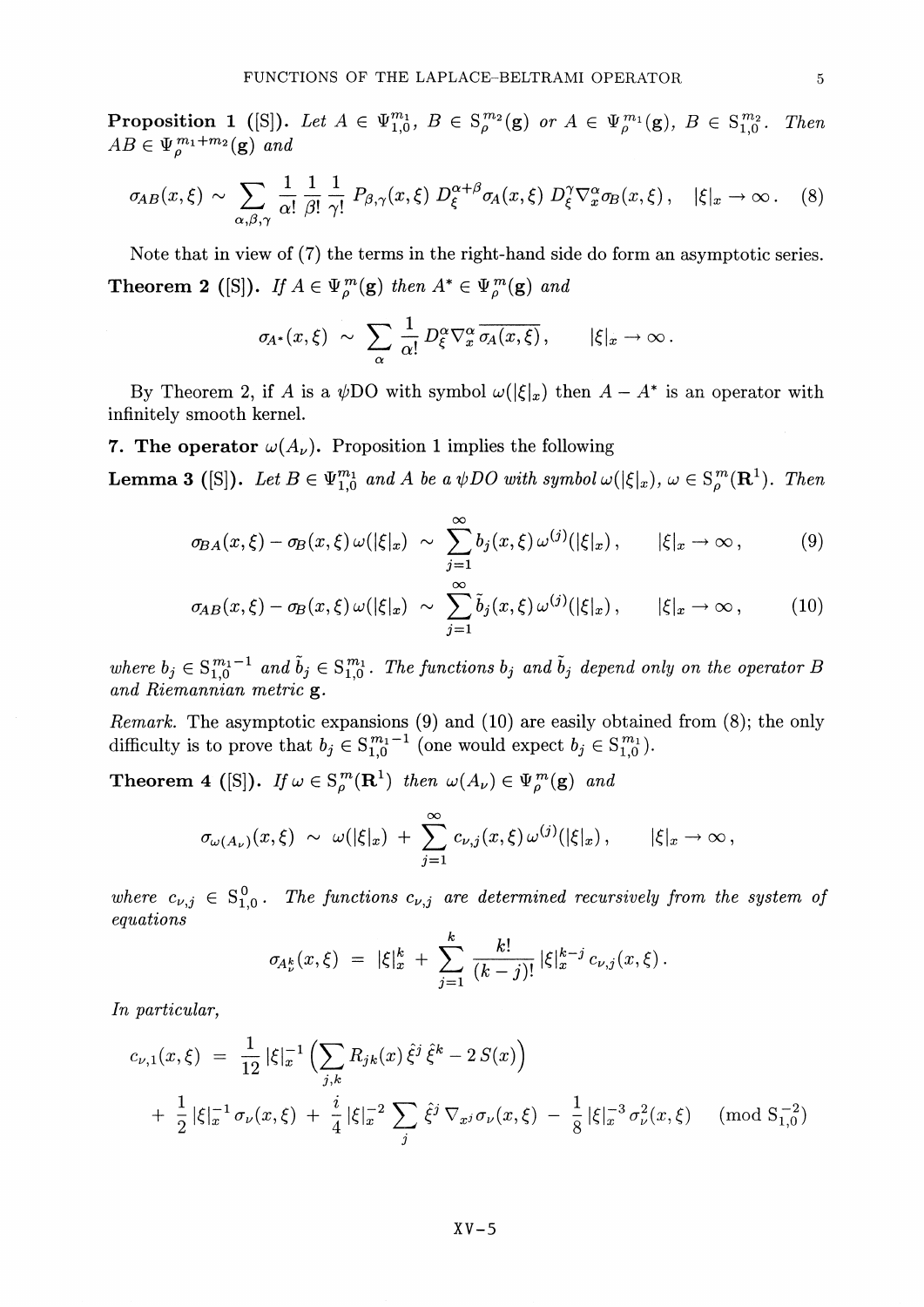$$
c_{\nu,2}(x,\xi) = -\frac{1}{12} \sum_{j,k} R_{jk}(x) \hat{\xi}^j \hat{\xi}^k
$$
  
-  $\frac{i}{4} |\xi|_x^{-1} \sum_j \hat{\xi}^j \nabla_{x^j} \sigma_{\nu}(x,\xi) + \frac{1}{8} |\xi|_x^{-2} \sigma_{\nu}^2(x,\xi) \pmod{S_{1,0}^{-1}},$ 

*where*  $\hat{\xi}^j := \partial_{\xi_j} |\xi|_x$ ,  $R_{jk}$  are the components of the Ricci tensor,  $S(x)$  is the scalar *curvature, and*  $\sigma_{\nu}$  is the symbol of the differential operator  $\nu$  as defined in section 5.

*Sketch of the proof.* Let  $0 < r < 1$  and  $U_r(t) = \exp(itA_r^r)$ . The operator  $U_r(t)$  is the unique solution of the Cauchy problem

$$
D_t U_r(t) - A^r_\nu U_r(t) = 0, \qquad U_r(0) = I. \tag{11}
$$

Using Proposition 1 and (9), we construct an approximate solution of (11) as a  $\psi$ DO of the class  $\Psi^0_{1-r}(\mathbf{g})$  (in this construction the fact that  $b_j \in S^{m_1-1}_{1,0}$  is of central importance). Then, by well known *a priori* estimates,  $U_r(t) \in \Psi^0_{1-r}(\mathbf{g})$ . Finally, given  $\omega \in S^m(\mathbf{R}^1)$ , we take  $r \in (1 - \rho, 1)$ , set  $\omega_r(s) = \omega(s^{1/r})$  and apply the inversion formula for the Fourier transform:

$$
\omega(A_\nu) = (2\pi)^{-1} \int \hat{\omega}_r(t) e^{itA_\nu^r} dt.
$$

Theorem 4 immediately implies

**Corollary 5.** Let  $\omega \in S^m_{\rho}(\mathbf{R}^1)$  and  $Q = \omega(A_{\nu}) - \omega(A_0)$ . Then  $Q \in \Psi_{\rho}^{m-\rho}(\mathbf{g})$  and

$$
\sigma_Q = \frac{1}{2} |\xi|_x^{-1} \omega'(|\xi|_x) \sigma_{\nu} + \frac{i}{4} |\xi|_x^{-1} (|\xi|_x^{-1} \omega'(|\xi|_x) - \omega''(|\xi|_x)) \sum_j \hat{\xi}^j \nabla_{x^j} \sigma_{\nu} - \frac{1}{8} |\xi|_x^{-2} (|\xi|_x^{-1} \omega'(|\xi|_x) - \omega''(|\xi|_x)) \sigma_{\nu}^2 \pmod{S_{\rho}^{m-3\rho}(g)}.
$$

**8. Operator series.** The following lemma is a simple consequence of Lemma 3 and Theorem 4.

**Lemma 6.** Let A be a  $\psi$  DO with symbol  $b(x,\xi) \omega({\vert \xi \vert_x})$ , where  $b \in S^{m_1}_{1,0}$  and  $\omega \in S^m_\rho$ *Then*

$$
A \sim B\,\omega(A_0) + \sum_{k=1}^{\infty} B_k\,\omega^{(k)}(A_0),
$$

where  $B \in \Psi_{1,0}^{m_1}$  is the  $\psi DO$  with symbol  $b(x,\xi)$  and  $B_k \in \Psi_{1,0}^{m_1-1}$ . The operators  $B_k$  are *determined by the function b and Riemannian metric* g.

Here and further on (when we deal with operator series) the sign  $\sim$  means that the difference between the left-hand side and the finite sum up to  $k = N$  in the right-hand side becomes more and more smoothing operator as  $N \to \infty$ .

Obviously, Theorem 4 and Lemma 6 imply

 $XV-6$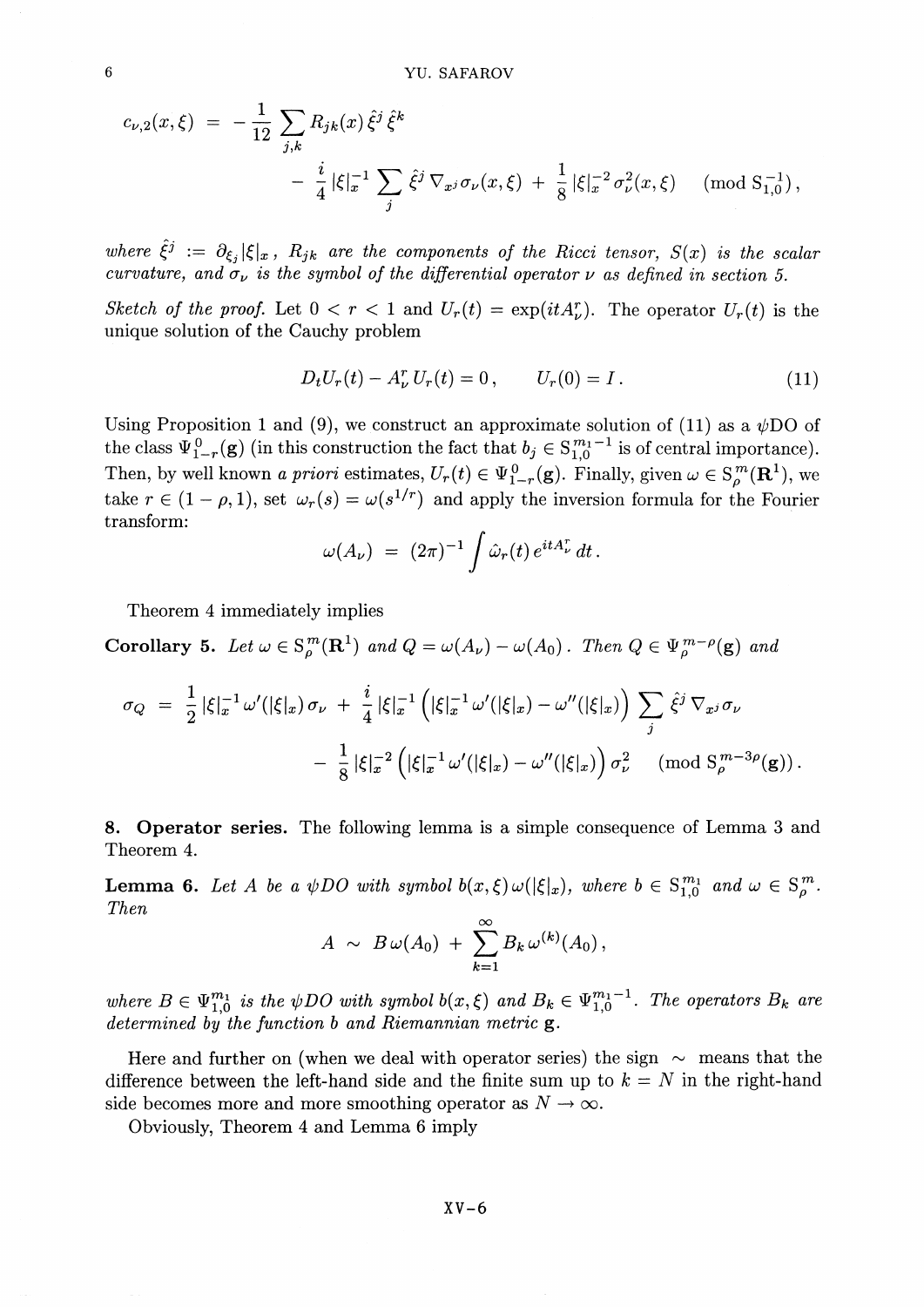**Theorem 7.**  $A \in \Psi_{\rho}^{m}(\mathbf{g})$  *if and only if there exist*  $\psi$ *DOs*  $C_k \in \Psi_{10}^{l_k}$  *and functions*  $\omega_k \in S^{m_k}_{\rho}$  such that

$$
A \sim \sum_{k=0}^{\infty} C_k \,\omega_k(A_0)\,,
$$

 $l_0 + m_0 = m$ ,  $l_k + m_k \geq l_{k+1} + m_{k+1}$  and  $l_k + m_k \to -\infty$  as  $k \to \infty$ .

Theorem 4 and Lemma 6 also imply

**Corollary 8.** *If*  $\omega \in S^m$  *then* 

$$
\omega(A_{\nu}) \sim \omega(A_0) + \sum_{j=1}^{\infty} P_{\nu,j} \,\omega^{(j)}(A_0) \,,
$$

where  $P_{\nu,j} \in \Psi_{1,0}^0$  are some  $\psi$ DOs depending only on the operator v and Riemannian met*ric* **g**. The symbols of  $P_{\nu,j}$  coincide with  $c_{\nu,j} - c_{0,j}$  modulo  $\Psi_{1,0}^{-1}$  (here  $c_{\nu,j}$  are the functions *introduced in Theorem 4 and*  $c_{0,j}$  *are those corresponding to*  $\nu = 0$ *. In particular,* 

$$
\sigma_{P_{\nu,1}}(x,\xi) = \frac{1}{2} |\xi|_x^{-1} \sigma_{\nu}(x,\xi) \pmod{S_{1,0}^{-1}},
$$
  

$$
\sigma_{P_{\nu,2}}(x,\xi) = -\frac{i}{4} |\xi|_x^{-1} \sum_j \hat{\xi}^j \nabla_{x^j} \sigma_{\nu}(x,\xi) + \frac{1}{8} |\xi|_x^{-2} \sigma_{\nu}^2(x,\xi) \pmod{S_{1,0}^{-1}}.
$$

9. Boundedness and composition of  $\psi$ DOs of the class  $\Psi_{\rho}^{m}(\mathbf{g})$ . Clearly, if  $\omega \in$ **9.** Boundedness and composition of  $\psi$ DOS of the class  $\Psi_{\rho}^{(m)}(g)$ . Clearly, if  $\omega \in S_{\rho}^{m}(\mathbf{R}^{1})$  then  $\omega(A_{0}): H^{s}(M; \Omega^{1/2}) \to H^{s-m}(M; \Omega^{1/2})$  for all  $s \in \mathbf{R}^{1}$ . Therefore Theorem 7 implies

**Theorem 9.** A  $\psi$ DO  $A \in \Psi_{\alpha}^{m}(\mathbf{g})$  is bounded from  $H^{s}(M; \Omega^{1/2})$  to  $H^{s-m}(M; \Omega^{1/2})$  fo all  $s \in \mathbb{R}^1$ 

Let  $\omega_1 \in S^{m_1}(\mathbf{R}^1), \omega_2 \in S^{m_2}(\mathbf{R}^1)$ , and A, B be the  $\psi$ DOs with symbols  $\omega_1(|\xi|_x)$  $\omega_2(|\xi|_x)$  respectively. Applying Lemma 6, Theorem 4 and Proposition 1, we see that  $AB \in \Psi_{o}^{m_1+m_2}(\mathbf{g})$  and

$$
\sigma_{\!AB}(x,\xi) \,\,\sim\,\, \sum_{j,k=0}^\infty a_{j,k}(x,\xi)\,\omega_1^{(j)}(|\xi|_x)\,\omega_2^{(k)}(|\xi|_x)\,,\qquad |\xi|_x\to\infty\,,
$$

where the functions  $a_{j,k} \in S_{1,0}^0$  depend only on the Riemannian metric. Since  $\omega'(|\xi|_x) =$  $\sum_j \hat{\xi}_j \partial_{\xi_j}\omega(|\xi|_x)$ , this asymptotic expansion can be rewritten in the form (8) with some functions  $\tilde{P}_{\beta,\gamma}$  depending only on the Riemannian metric. By Proposition 1 the same result remains valid for arbitrary operators  $A \in \Psi_{\rho}^{m_1}(\mathbf{g})$  and  $B \in \Psi_{\rho}^{m_2}(\mathbf{g})$ . Finally, if for all A and B (8) holds with some functions  $\tilde{P}_{\beta,\gamma}$  independent of A and B then  $\tilde{P}_{\beta,\gamma} = P_{\beta,\gamma}$ . Thus, we have proved

**Theorem 10.** If  $A \in \Psi_{\rho}^{m_1}(\mathbf{g})$  and  $B \in \Psi_{\rho}^{m_2}(\mathbf{g})$  then  $AB \in \Psi_{\rho}^{m_1+m_2}(\mathbf{g})$  and the asymp*totic expansion (8) holds.*

*Remark.* In the general case (7) does not directly imply that (8) is an asymptotic series; it seems that (8) contains terms of growing orders. However, all the bad terms disappear due to symmetries of the curvature tensor.